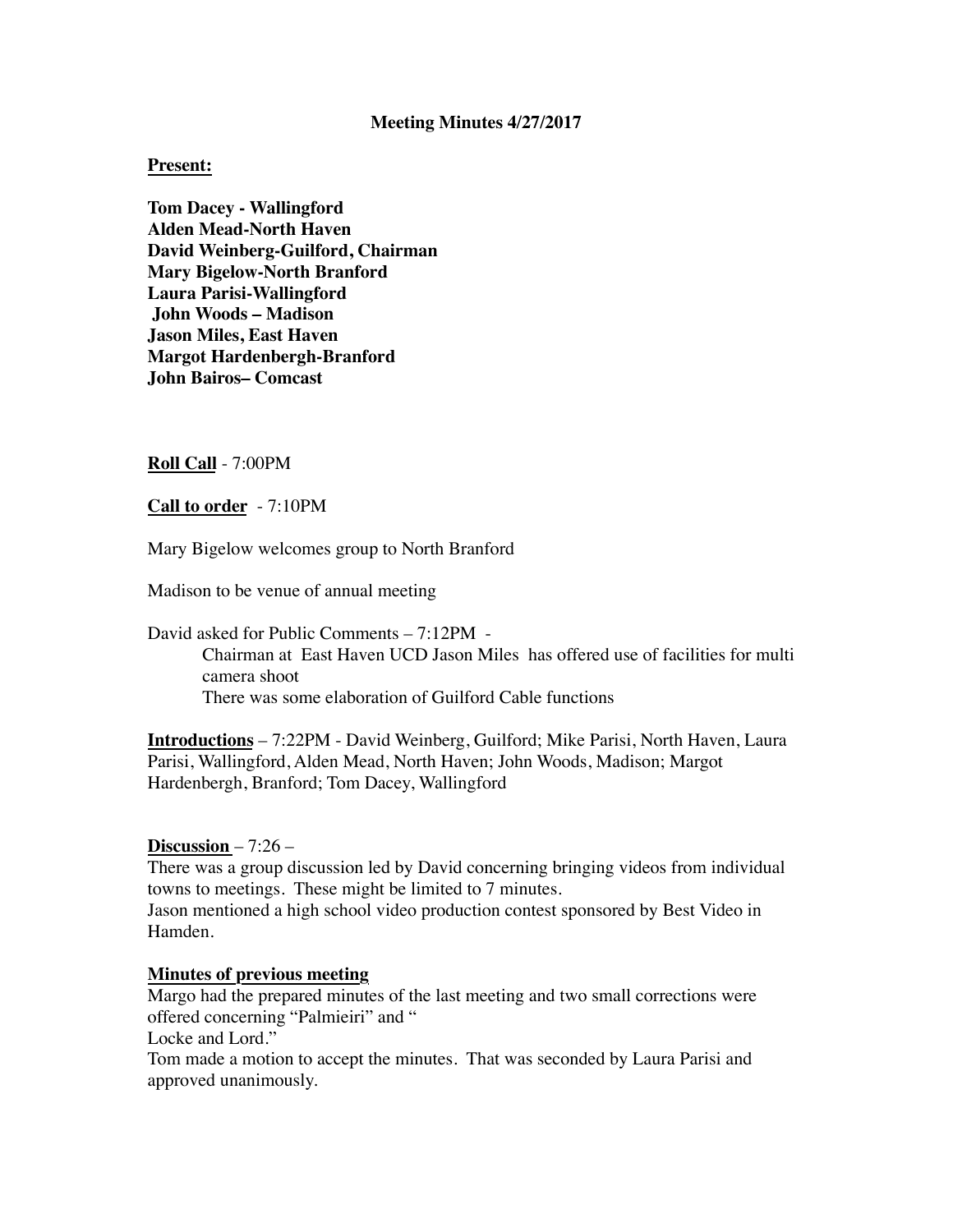#### **Comcast Report -** 7:30 – John Barios

- Resolution of two small issues
- Explanation of a "seasonal pricing plan"
- Discussion of rearranging some channels by theme

# **Chairman's Report** – 7:35 – David Weinberg

Correspondence from "Locke and Lord" (outside counsel of Comcast)

# **Treasurer's Report** – 7:37 – Tom Dacey

## **Deposits \$2,285.00**

# **Expenses**

Website - \$43.98 (2 months website now \$21.99) Recording Secretary \$90.00 Website Upkeep – Walter Mann - \$40.00 **Total Expenses \$173.98**

**Checking Balance - \$6,504.57**

**CD Interest 2/28 \$1,98; 3/31 \$2.19 CD Balance \$12,929.85**

# **Total Cash Reserve - \$19,524.42**

# **Unfinished Business** 7:38 3 towns still need "purer(sp)" reports

Discussion about keeping hard copies of reports.

# **New Business** 7:40

Nominations: President – David Weinberg Vice President – Mary Bigelow Secretary – Alden Mead Treasurer – Tom Dacey

Motion to accept nominations made by Laura Parisi Seconded by John Woods Approved unanimously

Budget Committee will be three people: Tom Dacey Mike Parisi David Weinberg Motion to approve made by Margo Hardenbergh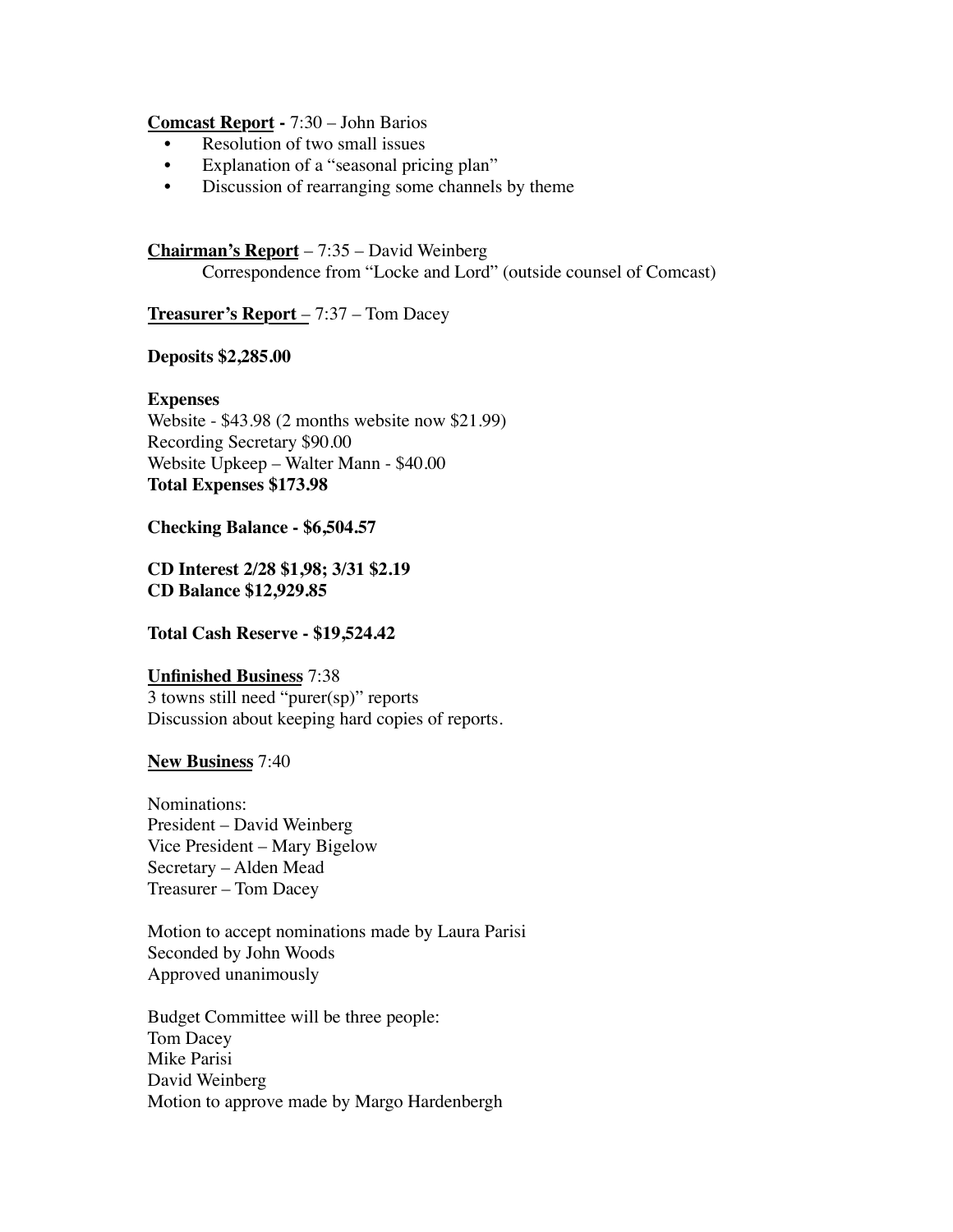Seconded by Laura Parisi Approved unanimously

## **Next Meeting** 7:44

June 29<sup>th</sup> - Madison? Speaker – James Albis? – Ted Kennedy? other politicians? Legislative forum? Agreed to ask a few, letting them know it will be broadcast

## **Terms - Renewals of appointments** 7:48

needed for: Michael Parisi Alden Mead Steve ?

# **Other Business**

Directory of phone numbers requested by Mary Bigelow

# **Town Reports** 7:52

## North Haven

Numerous internships Recording of North Haven Education Association Spelling Bee Memorial Day Parade to be recorded as well as all Selectmen Meetings

Wallingford no report

Madison Memorial Day Parade

# Branford

 No report other than some broken equipment (switcher keeps breaking) Lots of interns and programming

## East Haven

Usual events, some changes in board, seeking new ways to increase income, considering live streaming video methods Involved in fundraising and media presence and awareness, increasing membership Looking at streaming methodologies

## North Branford

More Boards and Commissions being recorded 10 PSA's high school student productions

## Guilford